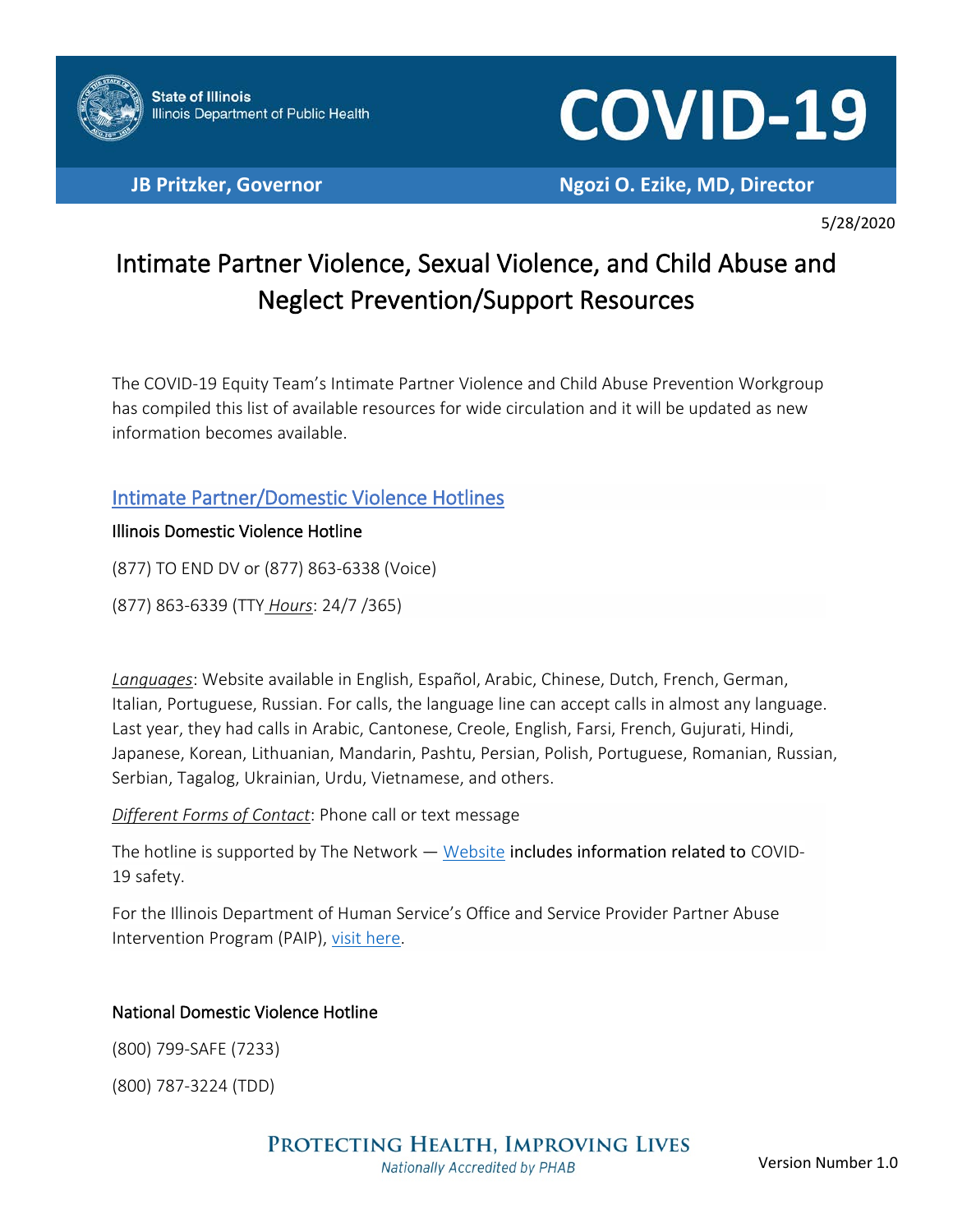(800) 787-3224 (TTY) Chat for deaf or hard of hearing individuals

(855) 812-1001 Video for deaf callers

*Hours*: 24/7/365

*Languages*: ASL, Español, another 200+ languages not specified

*Different Forms of Contact:* Phone call, text message/chat, video call, or email (nationaldeafhotline@adwas.org) for individuals using ASL to communicate

[Visit the National Domestic Violence Hotline's website](https://www.thehotline.org/2018/05/09/help-undocumented-experiencing-intimate-partner-violence-rights-reaching-support/) for information about undocumented immigrants and their rights with regards to seeking help in a domestic violence situation.

#### CAWC 24 Hour Crisis Hotline

(773) 278-4566

*Hours*: 24/7/365

*Languages*: English and Español

*Different Forms of Contact*: Phone call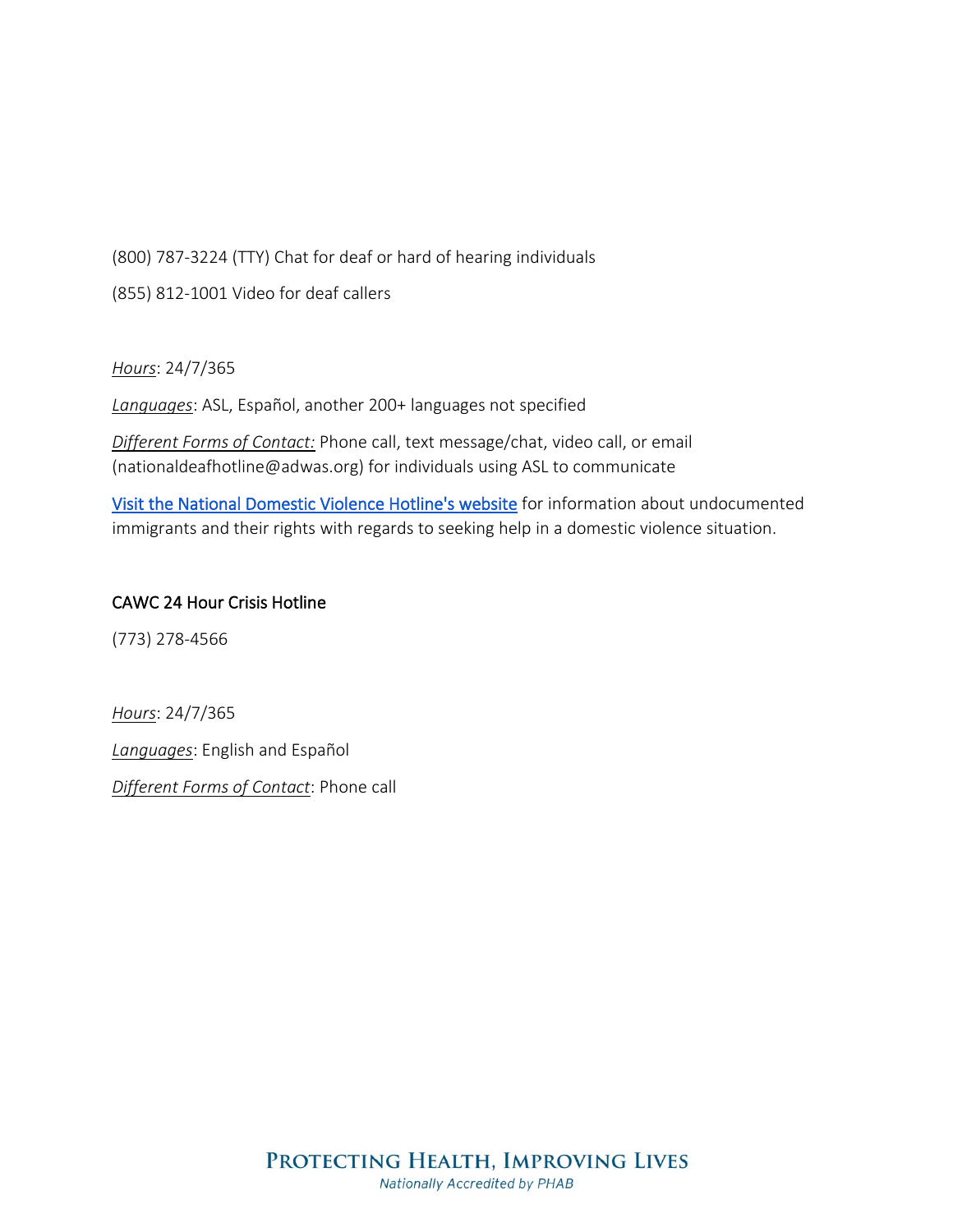#### A Safe Place (Zion, Ill.)

(847) 249-4450 (24-hour helpline) (800) 600-SAFE (Toll-free helpline) (847) 249-6557 (TTY)

*Hours*: 24/7/365 for hotline *Languages*: English *Different Forms of Contact*: Phone call, text message

#### Between Friends Hotline

(800) 603-4357

*Hours*: 24/7

*Languages*: English

**Different Forms of Contact:** Phone call, 48-hour response contact form

#### Apna Ghar 24-Hour Crisis Line

24-Hour Crisis Line: (773) 334-4663 or (800) 717-0757 Uptown Office: (773) 883-4663 Skokie Office: (847) 983-4099 Ashburn Office: (773) 697-3272 Text Hotline: (773) 899-1041

*Hours*: 24/7/365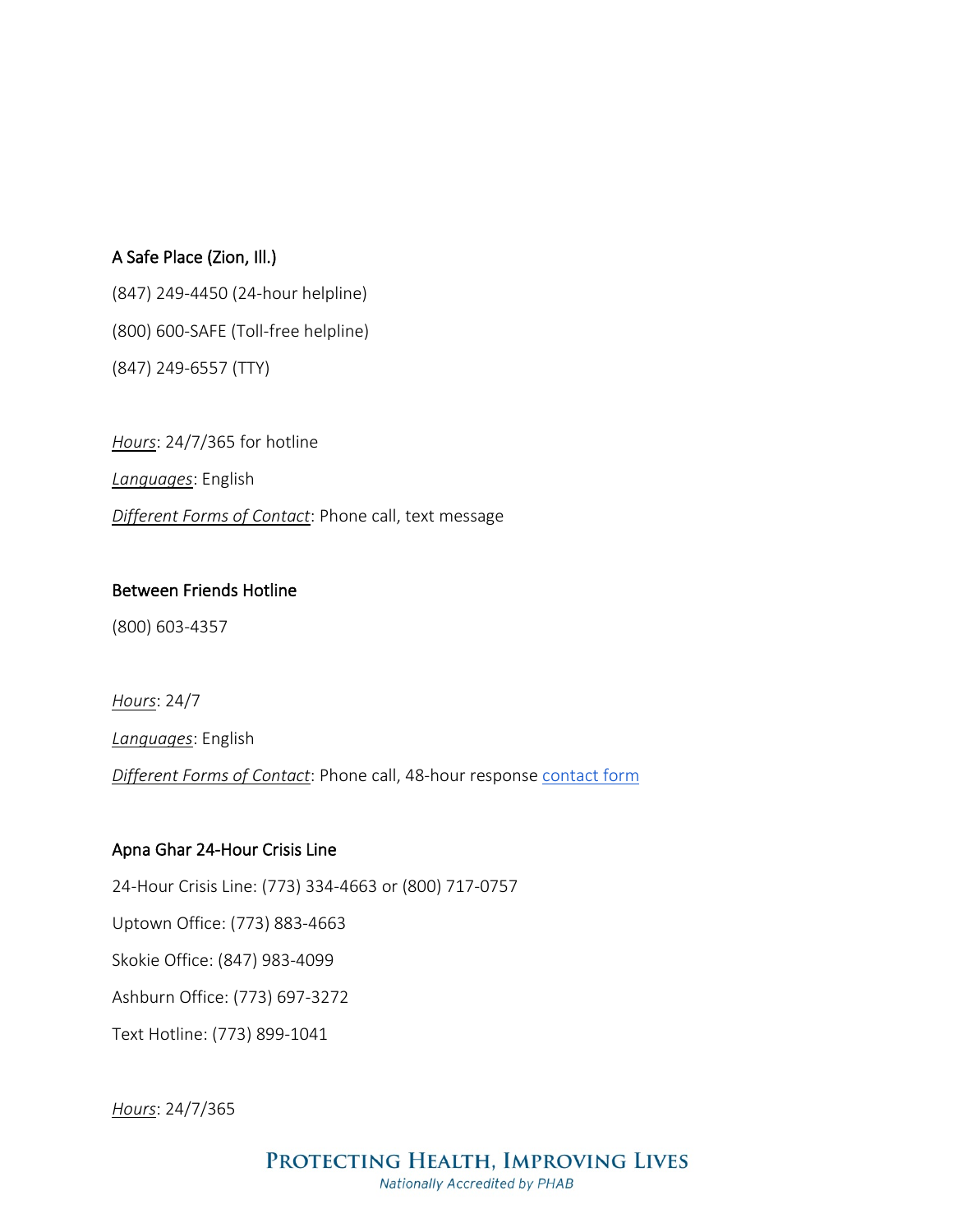*Languages*: English; not specified

*Different Forms of Contact*: Email [\(help@apnaghar.org\)](mailto:help@apnaghar.org), phone call, text message, WhatsApp

#### Mujeres' Domestic Violence 24-Hour Crisis Hotline

(312) 738-5358

*Hours*: 24/7/365 *Languages*: English and Español *Different Forms of Contact*: Phone call, email [\(mail@mujereslat.org\)](mailto:mail@mujereslat.org)

#### Kan Win

(773) 583-0880

*Hours*: 24/7/365

*Languages*: 24-hour hotline available in English and Korean as well as interpretive services

*Different Forms of Contact*: Phone call, email [\(info@kanwin.org\)](mailto:info@kanwin.org)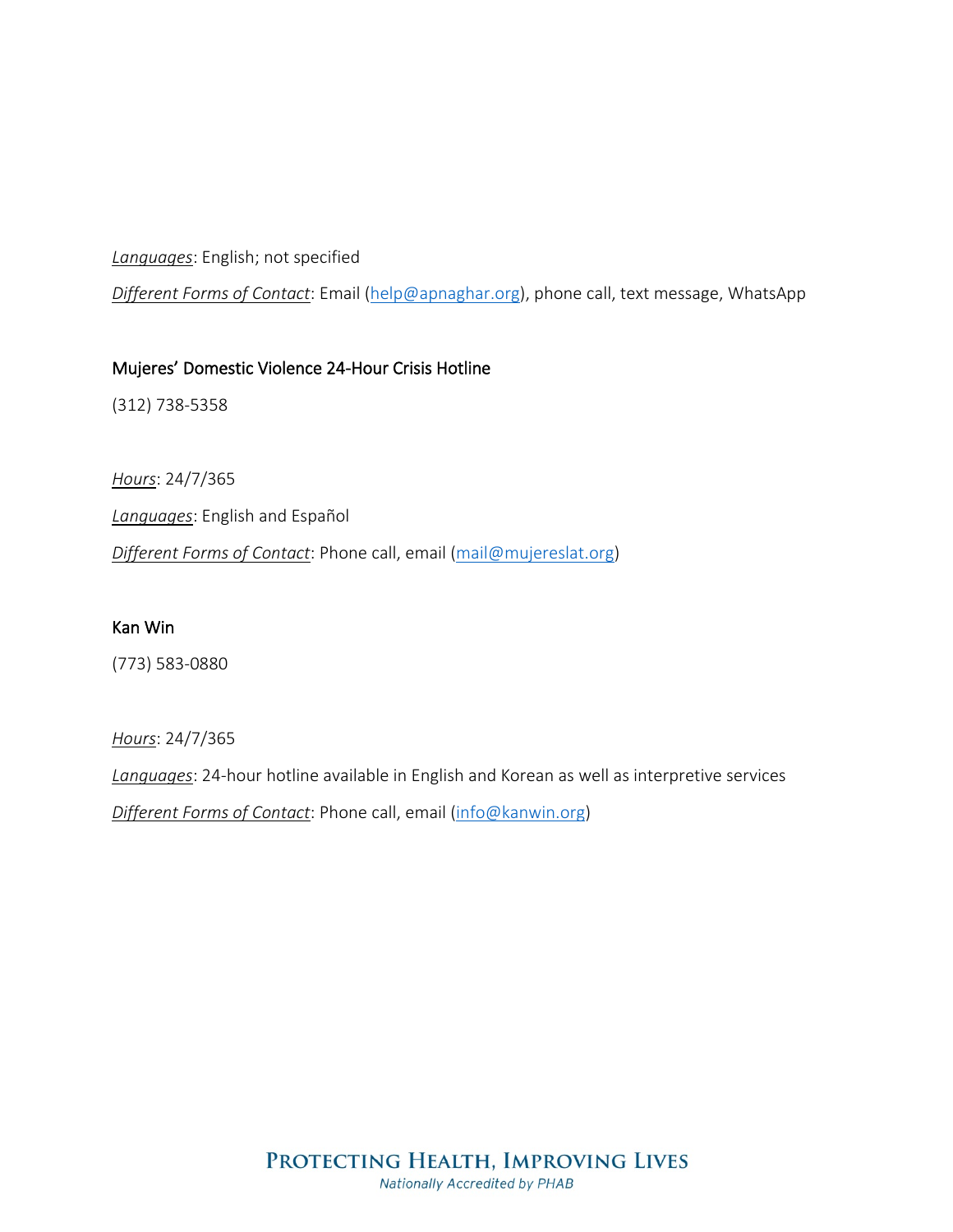#### Rape Crisis Hotlines

Resilience – Chicago Rape Crisis Hotline

(888) 293-2080

*Hours*: 24/7 *Languages*: English and Español [COVID-19 Resource page](https://www.ourresilience.org/what-you-need-to-know/covid-19-resource-page/)

#### National Sexual Assault Hotline

(800) 656-HOPE (4673)

*Hours*: 24/7/365 *Languages*: English and Español *Different Forms of Contact*: Phone call, [English chat,](https://hotline.rainn.org/online?_ga=2.130470284.2094210256.1589575076-1952594544.1589575076) [Español chat](https://hotline.rainn.org/es)

#### YWCA Rape Crisis Hotline

(888) 293-2080 (Chicago Metropolitan Area)

(630) 971-3927 (DuPage County)

(708) 748-5672 (South Suburbs)

*Hours*: 24/7 *Languages*: English *Different Forms of Contact:* Phone call